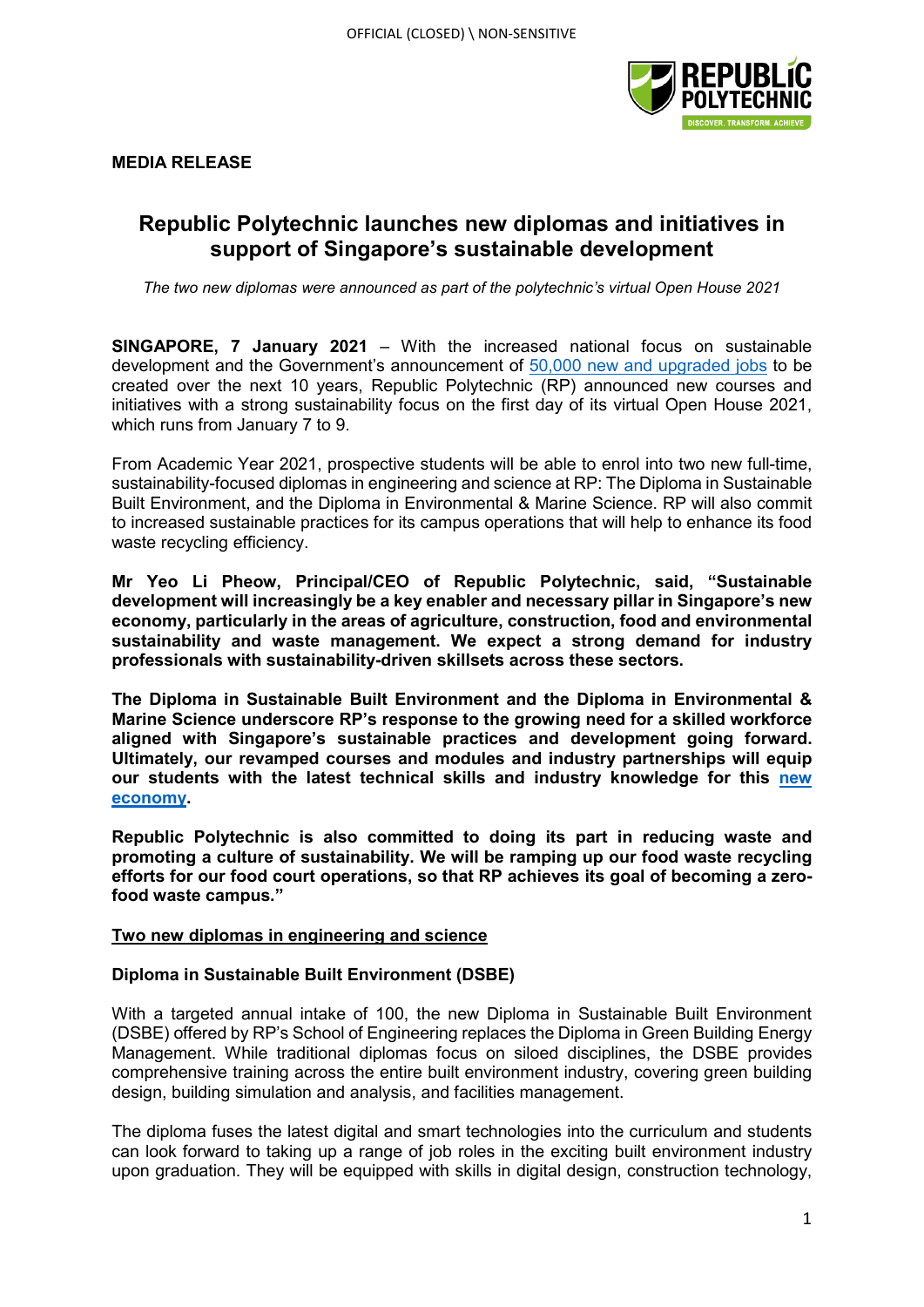

and smart building technology, and can work towards earning a certification for Building Information Modelling (BIM) software, further expanding their career options.

Graduates can expect to take up various engineering positions such as assistant engineer (mechanical/electrical/sustainable design), BIM modeller, facilities executive and assistant specialist in BIM and digital delivery.

The launch of DSBE is accompanied by the recently-launched Sustainable Built Environment Lab (SBEL) on the RP campus. Located on the rooftop of RP's Industry Centre, which [houses](https://www.rp.edu.sg/docs/default-source/about-us-doc/2016/media-release---republic-polytechnic-launches-industry-centre---3-august.pdf?sfvrsn=e74e52d3_2) [laboratories and learning facilities,](https://www.rp.edu.sg/docs/default-source/about-us-doc/2016/media-release---republic-polytechnic-launches-industry-centre---3-august.pdf?sfvrsn=e74e52d3_2) the 80sqm facility enables students to carry out learning and research activities in green technologies in an outdoor setting. The lab's innovative features also help support industry collaboration projects.

### **Diploma in Environmental & Marine Science (DEMS)**

Offered by RP's School of Applied Science, the new Diploma in Environmental & Marine Science (DEMS) focuses on environmental and food sustainability, giving students the option to specialise in either of these sectors upon graduation. Every year, around 100 students will gain skills in earth and climate science, terrestrial and marine ecology, environmental data analysis, environmental management, sustainability reporting, and circular economy. Two specialisation tracks in Environmental Management and Technology or Aquaculture Technology are offered in the second year, preparing graduates for roles at the forefront of developing sustainable environmental and aquaculture solutions.

Graduates of the diploma can take on careers in the areas of environmental and water services, petrochemicals and semiconductors, fisheries, marine parks and reserves, research institutes, and government agencies.

The School of Applied Science has also partnered local eco-conscious start-up [Crown Coffee.](http://crowncoffee.co/) Expected outcomes from this partnership include more collaborative and consultancy projects in areas of food waste management, urban farming, and final year project opportunities for students. It will also create attachment opportunities for RP staff, and training and development programmes for Crown Coffee's staff.

#### **RP commits to more sustainable campus operations**

In keeping with the polytechnic's commitment to sustainable development, RP is also intensifying its efforts to segregate food waste for recycling with appropriate infrastructure and systems already being put in place.

All three food courts on campus are supported by two food waste digestors. In total, the food digestors are able to process up to 200 kilograms of food waste daily, and the institution has been able to recycle two-thirds of its total food waste in 2019.

Food waste is turned into compost and is in turn used for fertiliser. Insights from food waste trends on campus will also be utilised by RP students pursuing relevant full-time diplomas such as DEMS and part-time diplomas such as the Diploma in Applied Science (Environmental Services and Management) to generate innovative solutions for the real world.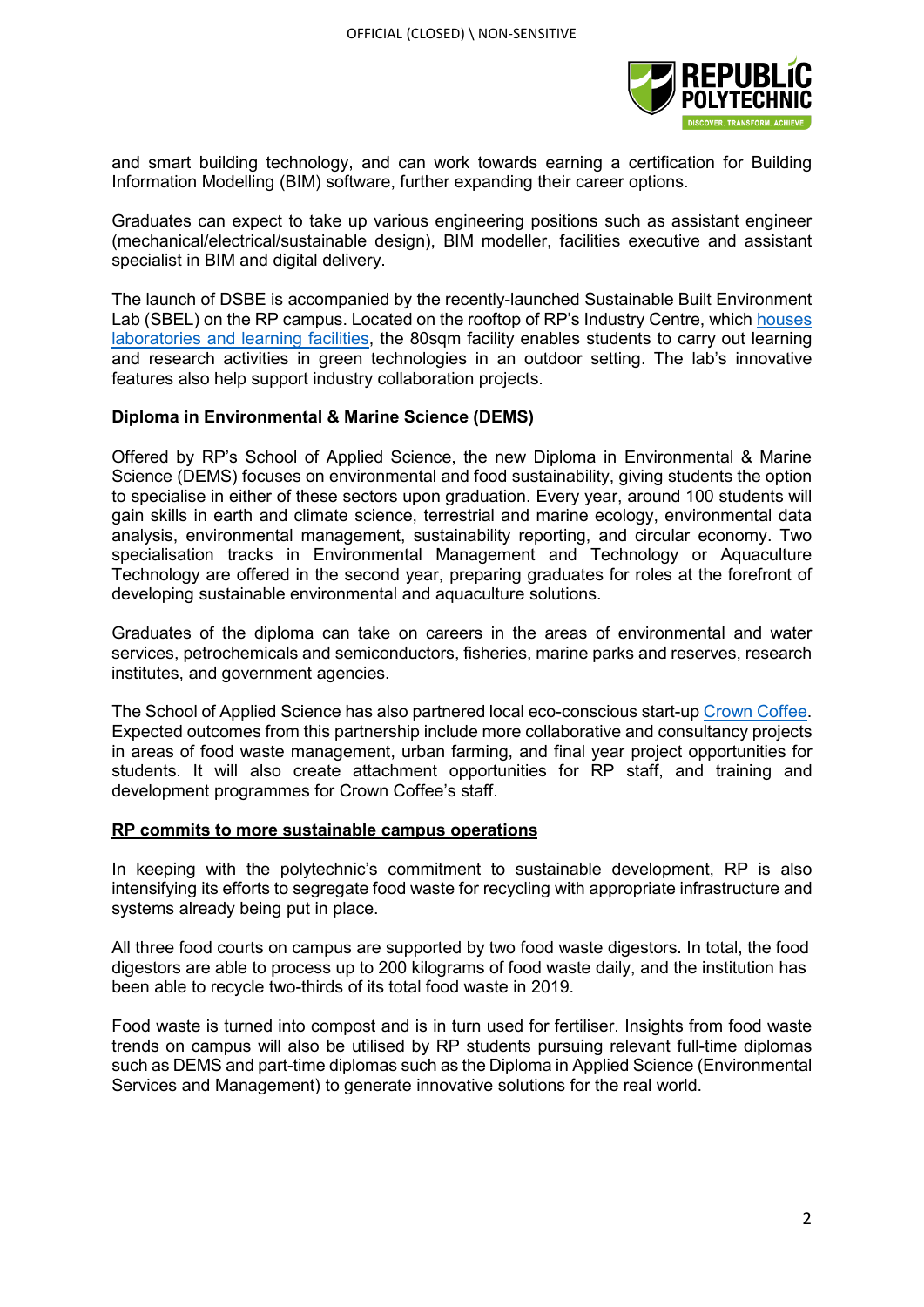

## **Republic Polytechnic Open House 2021 goes virtual**

The virtual Republic Polytechnic Open House 2021 is set to feature highlights such as course webinars, engagement with lecturers and current students, admissions talks and vibrant online activities. It includes an exclusive RP 360 virtual experience platform that was launched in conjunction with our first-ever Virtual Open House, from 7 to 9 Jan 2021!

The immersive experience aims to give 'O' and 'N' levels and ITE graduates a peek at RP's vibrant student and academic life on campus, allowing them to see how RP students hone their skills through cutting-edge learning facilities across a diverse range of 37 diploma programmes.

Visit the webpages below and discover why RP is so much more! <https://openhouse21.rp.edu.sg/> <https://www.rp.edu.sg/discover/>

*\*The sites are best viewed on Google Chrome.*

- End -

Media release issued by:

**Republic Polytechnic Office of Corporate Communications**  Patrick Seng / Julian Soh +65 9767 6701 / +65 9018 0719 [patrick\\_seng@rp.edu.sg](mailto:patrick_seng@rp.edu.sg) / [julian\\_soh@rp.edu.sg](mailto:julian_soh@rp.edu.sg)

## **About Republic Polytechnic**

The first educational institution in Singapore to leverage the Problem-based Learning approach for all its diploma programmes, Republic Polytechnic (RP) has seven schools and one academic centre offering 37 full-time diplomas in Applied Science, Engineering, Management and Communication, Hospitality, Infocomm, Sports, Health & Leisure, and Technology for the Arts.

RP is committed to nurturing professionals with strong problem-solving capabilities through an innovative and entrepreneurial learning environment, based on a holistic and industry-relevant curriculum. RP's Academy for Continuing Education also offers a comprehensive suite of lifelong learning programmes to provide adult learners with skills upgrading opportunities. For more information, visit [http://www.rp.edu.sg.](http://www.rp.edu.sg/)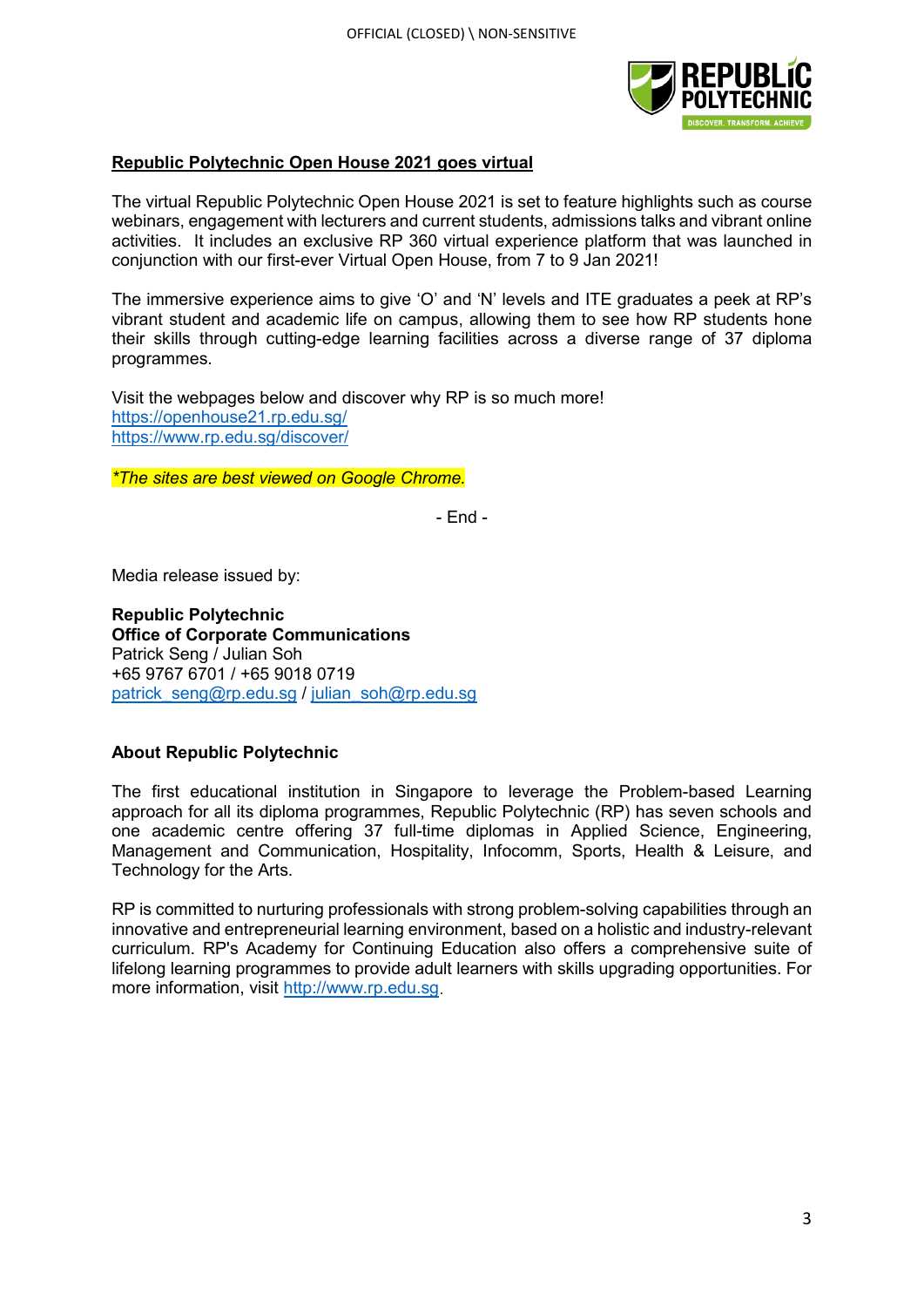

## **Appendix A**

## **Final-Year Projects and Learning Opportunities for Students**

Below are examples of sustainability-themed, final-year projects undertaken by students. Incoming students to the Diploma in Sustainable Built Environment (DSBE) and the Diploma in Environmental & Marine Science (DEMS) can look forward to working on similar real-world projects in collaboration with RP's vast network of industry partners.

## **Diploma in Sustainable Built Environment (DSBE)**

## • **International Building Design Competition: ORCHARD D'GEM – first mixed development building featuring aquaponics system**

A joint FYP team comprising eight students received a Merit Award in the International Building Design Competition for their submission titled ORCHARD D'GEM, a building design that features Singapore's first aquaponics system in a mixed development building.

Fully ideated by the students, they proposed ORCHARD D'GEM, a 21-storey mixeddevelopment building that combines residences, retail, commercial, community and transportation. Comprising a three-level shopping mall, and four 18-storey condominium towers directly above it, this green building hosts a fully integrated ecosystem complete with solar panels, rainwater harvesting for non-potable irrigation and a circular aquaponics system that provides fish and vegetables for the community.

#### • **Paints that keep buildings cool**

This project was initiated in collaboration with green building management consultancy [Climateasia,](http://www.climateasia.com/) to find out the most effective commercial paints that cool buildings.

Future DSBE final-year students can further investigate the best way to paint buildings (internally or externally) to keep them cool.

#### • **Cloud-based temperature monitoring system for building materials**

This project involved developing a cloud-based temperature monitoring system to monitor the temperature of different types of building materials. The data collected is hosted on a commercially available cloud website and provides deep insights for potential industry collaborators.

Future DSBE final-year students will be able to further enhance this temperature monitoring system, and carry out more comprehensive performance studies of building materials.

#### **Diploma in Environmental & Marine Science (DEMS)**

#### • **Study on the transport of air pollutants in urban cities**

In this joint research project with DSO National Laboratories (DSO), students investigated the effect of Singapore's unique tropical weather on the infiltration and exfiltration of environmental pollutants, into and within modern buildings.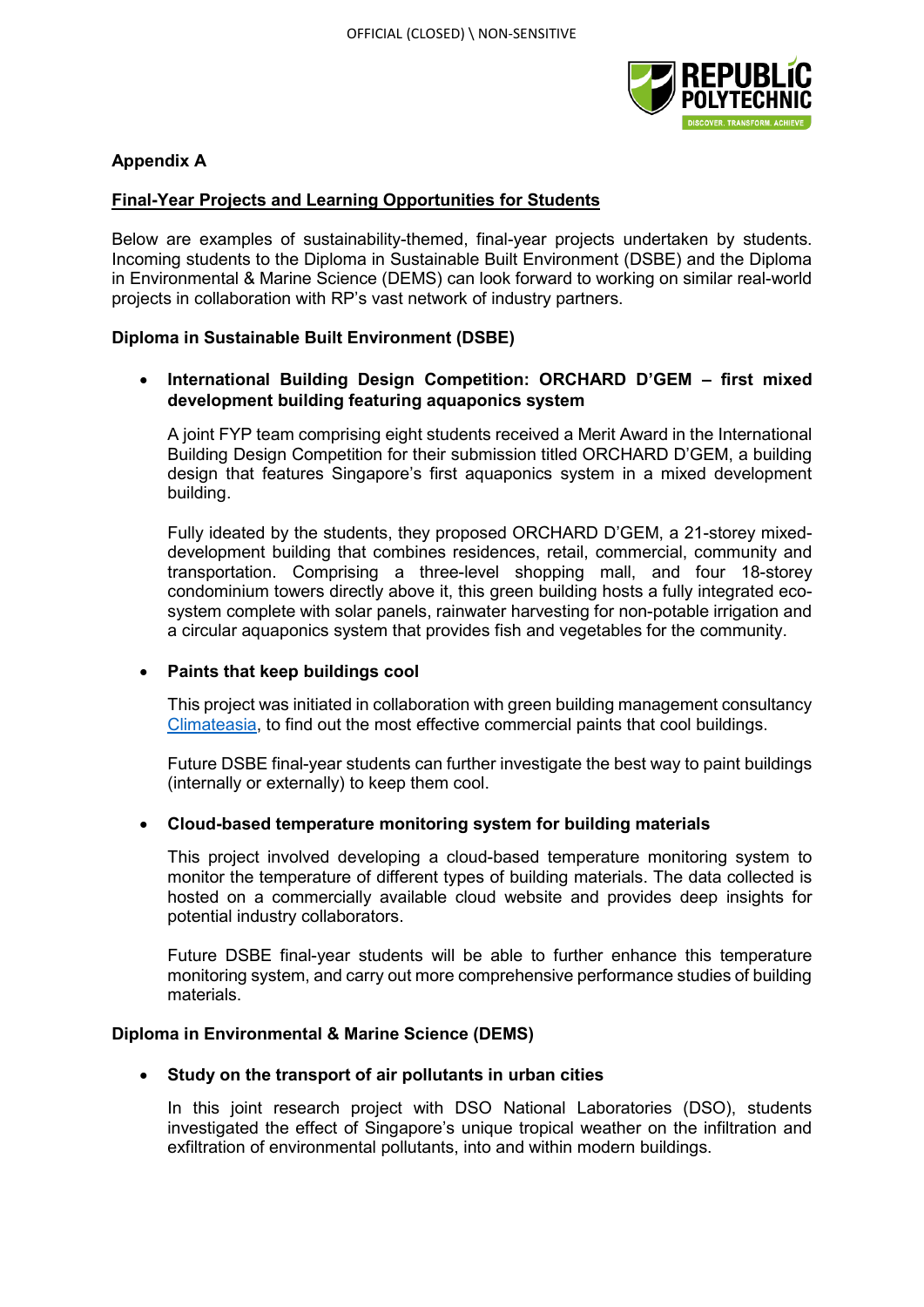

Students performed outdoor and indoor dispersion simulations using historical and real-time weather data using weather stations set up in RP. Future final-year students will take part in the trial to monitor the release and transport of non-harmful gases in and out of a building. They will also be involved in hands-on gas sampling and lab tests of collected gas samples.

Despite being in its early stages, this project has the potential to mitigate indoor air pollution, which is often a problem in Singapore due to its geographical position and neighbouring countries.

## • **Upcycling of Food Waste for Hydroponics Farming**

In this partnership with [Crown Coffee,](http://crowndigital.io/) a retail technology start-up and eco-conscious café that features Singapore's first robotic barista, students successfully developed a fully organic-based nutrient solution from food waste, for hydroponics farming. They successfully turned used coffee beans into organic, liquid nutrients for sustainable hydroponics farming of leafy green vegetables.

The innovation, utilising a thermochemical process known as hydrothermal carbonisation (HTC), caters to the growing local demand for organic food, and also helps solve Singapore's current low recycling rates by closing the loop on food waste. Moving forward, Crown Coffee and the RP team are looking to upscale the production of this organic liquid nutrient.

## • **Aquaculture of tropical spiny lobsters**

The high demand for lobsters as seafood has led to increased concerns over the potential overexploitation and decline in capture lobster fisheries. This project explored the feasibility of using black soldier fly larvae in lobster feed to replace fish meal, making lobster aquaculture more sustainable and lower cost.

Current students have successfully incorporated the fly larvae into feed and future student teams will be able to further optimise feed formulations, to help produce lower cost and more sustainable lobster feed.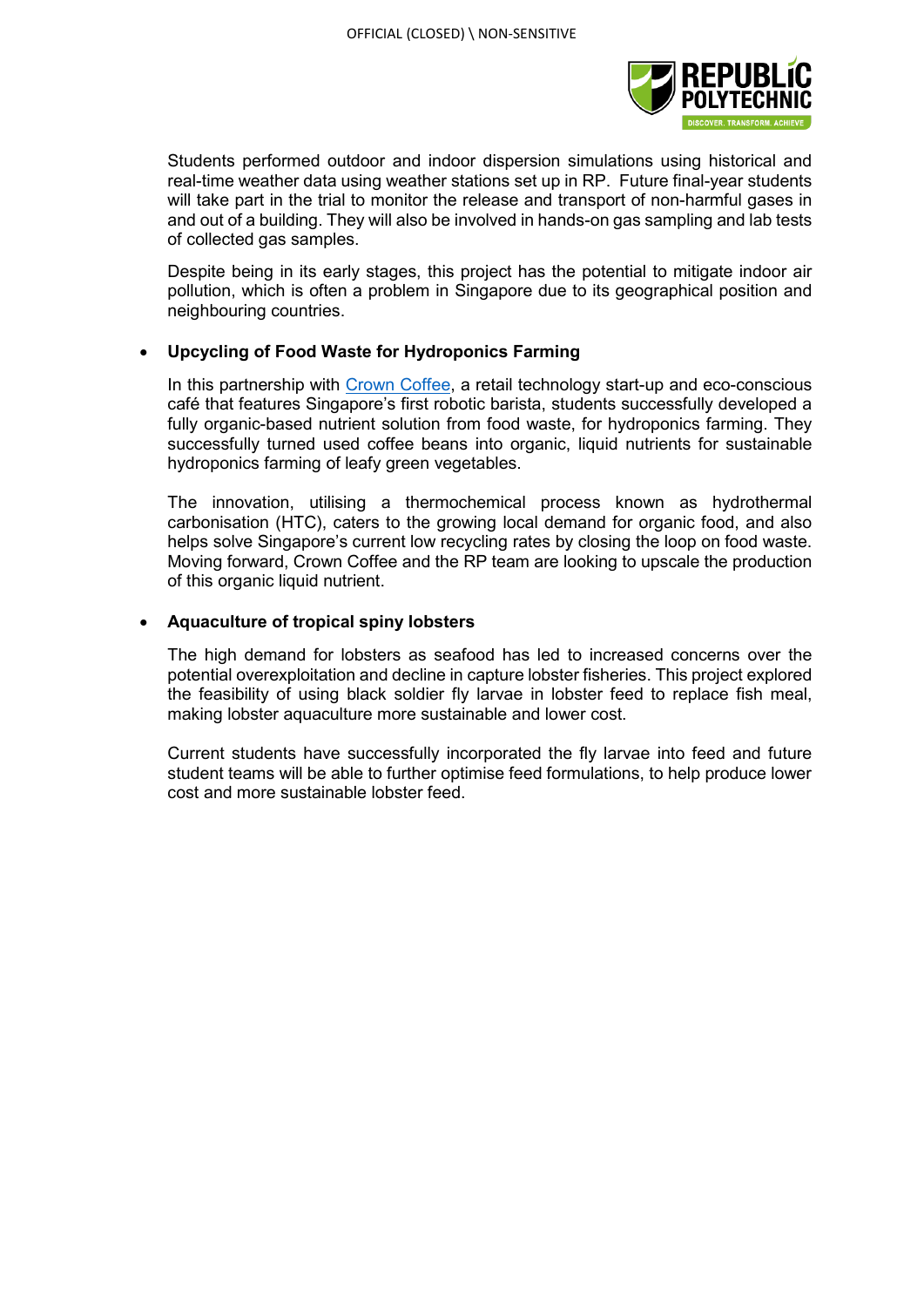

## **Appendix B**

# **Diploma factsheets**

# **Diploma in Sustainable Built Environment (DSBE)**

| <b>Objectives</b> | The Diploma in Sustainable Built Environment (DSBE) is designed to<br>infuse three areas identified by the Construction Industry Transformation<br>Map, namely, Green Buildings, Integrated Digital Delivery (IDD), and<br>Design for Manufacturing and Assembly (DfMA) into its discipline and<br>specialisation modules. This would transform students to take up wide<br>range of job roles in the exciting and future-ready Build Environment (BE)<br>Industry.                                                                                                                                                                                                                                                                                                         |
|-------------------|-----------------------------------------------------------------------------------------------------------------------------------------------------------------------------------------------------------------------------------------------------------------------------------------------------------------------------------------------------------------------------------------------------------------------------------------------------------------------------------------------------------------------------------------------------------------------------------------------------------------------------------------------------------------------------------------------------------------------------------------------------------------------------|
|                   | With the Diploma in Sustainable Built Environment (DSBE), students will<br>acquire in-depth knowledge of Technologies for Integrated Digital<br>Delivery (IDD), Virtual Design and Construction (VDC), Design for<br>Manufacturing and Assembly (DfMA), Environmental Sustainability<br>Design, Green Buildings, Smart Buildings and Smart Facilities<br>Management. Riding on the wave of the digital revolution and rapid<br>urbanisation, students will be trained to extensively use Building<br>Information Modelling (BIM) to model and simulate the performance of<br>buildings and integrate work processes.                                                                                                                                                        |
|                   | Students will also gain access to cutting-edge equipment in our joint<br>laboratories supported by leading companies from the industry. One new<br>facility, Republic Polytechnic's Sustainable Built Environment Laboratory<br>(SBEL), has been built with the launch of DSBE. Located on the rooftop<br>of the Republic Polytechnic Industry Centre, this provides an outdoor<br>setting for the laboratory. The laboratory is equipped with numerous<br>innovating green features such as skylight roof structure made with<br>building integrated photovoltaic panels that generate electricity to power<br>the lab's equipment. Students can look forward to lessons and research<br>activities related to green building technologies conducted in this<br>laboratory |
|                   | Intended graduate profile:                                                                                                                                                                                                                                                                                                                                                                                                                                                                                                                                                                                                                                                                                                                                                  |
|                   | i.Graduates with a strong foundation in engineering<br>design<br>management, Building Information Modelling (BIM) application,<br>environment management and knowledge and skills in technical<br>drawing.<br>Graduates will be able to apply engineering design concepts using                                                                                                                                                                                                                                                                                                                                                                                                                                                                                             |
|                   | Building Information Modelling (BIM) throughout construction project<br>lifecycle to enhance productivity and ensure effectiveness, safety and<br>economies of scale for manufacturing, assembly and maintenance tasks.<br>Graduates will develop environmental sustainability plans and manage<br>facility operations and maintenance throughout building lifecycle to<br>reduce environmental impact and operational costs efficiently. Graduates<br>will possess skills in drawing 3D models to represent characteristics of a                                                                                                                                                                                                                                           |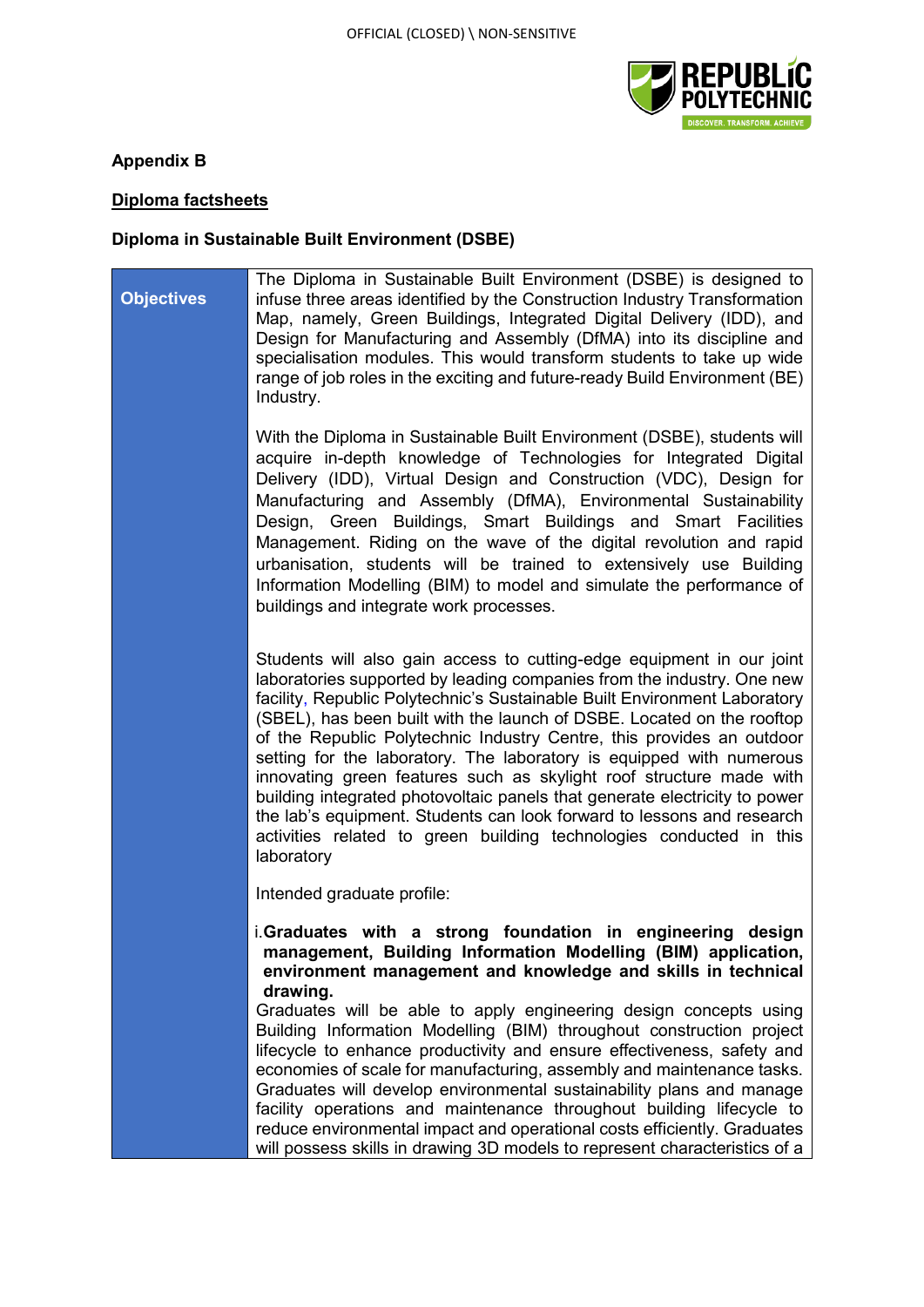

|                                     | real-world building. They will also adopt Integrated Digital Delivery (IDD)<br>technologies to manage projects and building life-cycle efficiently.<br>ii.Graduates who can apply multi-disciplinary skills and knowledge<br>to solve challenges in the Built Environment Industry<br>Graduates will have a good grounding in multi-disciplinary skills and<br>knowledge in the area of Integrated Digital Delivery (IDD), Virtual Design<br>and Construction (VDC), Building Information Modelling (BIM), Design for<br>Manufacturing and Assembly (DfMA), Environmental Sustainability<br>Design, Green Buildings, Smart Buildings and Smart Facilities<br>Management. With lifelong skills like problem-solving and critical thinking<br>skills, they will be able to solve challenges related to building design,<br>constructions, operation, facilities and asset management etc throughout<br>the building lifecycle. |          |                              |                                                                                                                                                                                                                                                                                                                                                                                                                                                                                                |  |
|-------------------------------------|------------------------------------------------------------------------------------------------------------------------------------------------------------------------------------------------------------------------------------------------------------------------------------------------------------------------------------------------------------------------------------------------------------------------------------------------------------------------------------------------------------------------------------------------------------------------------------------------------------------------------------------------------------------------------------------------------------------------------------------------------------------------------------------------------------------------------------------------------------------------------------------------------------------------------|----------|------------------------------|------------------------------------------------------------------------------------------------------------------------------------------------------------------------------------------------------------------------------------------------------------------------------------------------------------------------------------------------------------------------------------------------------------------------------------------------------------------------------------------------|--|
|                                     | iii.Graduates who are self-driven, ethical, able to communicate and<br>work well in teams.<br>Graduates will be adept in skills like IT, data analysis, critical thinking, and<br>project management in the course of their work. Graduates will embody<br>professional and ethical values, attitudes as well as behaviours, in<br>industry expectations and practices. These<br>meeting<br>include<br>demonstrating effective leadership and communication skills when<br>solving problems as team members in the industry.                                                                                                                                                                                                                                                                                                                                                                                                 |          |                              |                                                                                                                                                                                                                                                                                                                                                                                                                                                                                                |  |
| <b>Intake Size</b>                  | 80-100                                                                                                                                                                                                                                                                                                                                                                                                                                                                                                                                                                                                                                                                                                                                                                                                                                                                                                                       |          |                              |                                                                                                                                                                                                                                                                                                                                                                                                                                                                                                |  |
| <b>Entry</b><br><b>Requirements</b> | <b>GCE O-level</b><br><b>Aggregate Type</b><br><b>Range of Net</b><br>Minimum Entry Requirements/Grade<br><b>ELR2B2 for</b><br>Previous (2020)                                                                                                                                                                                                                                                                                                                                                                                                                                                                                                                                                                                                                                                                                                                                                                               |          |                              |                                                                                                                                                                                                                                                                                                                                                                                                                                                                                                |  |
|                                     |                                                                                                                                                                                                                                                                                                                                                                                                                                                                                                                                                                                                                                                                                                                                                                                                                                                                                                                              | ELR2B2-C | <b>JAE</b><br>Not Applicable | <b>Subject</b><br>a) English Language/1 - 7<br>b) Mathematics (Elementary/Additional)/1 - 6<br>c) Any one of the following subjects/1 - 6<br>• Biology<br>• Biotechnology<br>• Chemistry<br>• Combined Science<br>• Computing<br>• Computer Studies<br>• Design & Technology<br>• Electronics<br>• Engineering Science<br>• Fundamentals of Electronics<br>• Physics<br>• Physical Science<br>• Science (Chemistry, Biology)<br>• Science (Physics, Biology)<br>• Science (Physics, Chemistry) |  |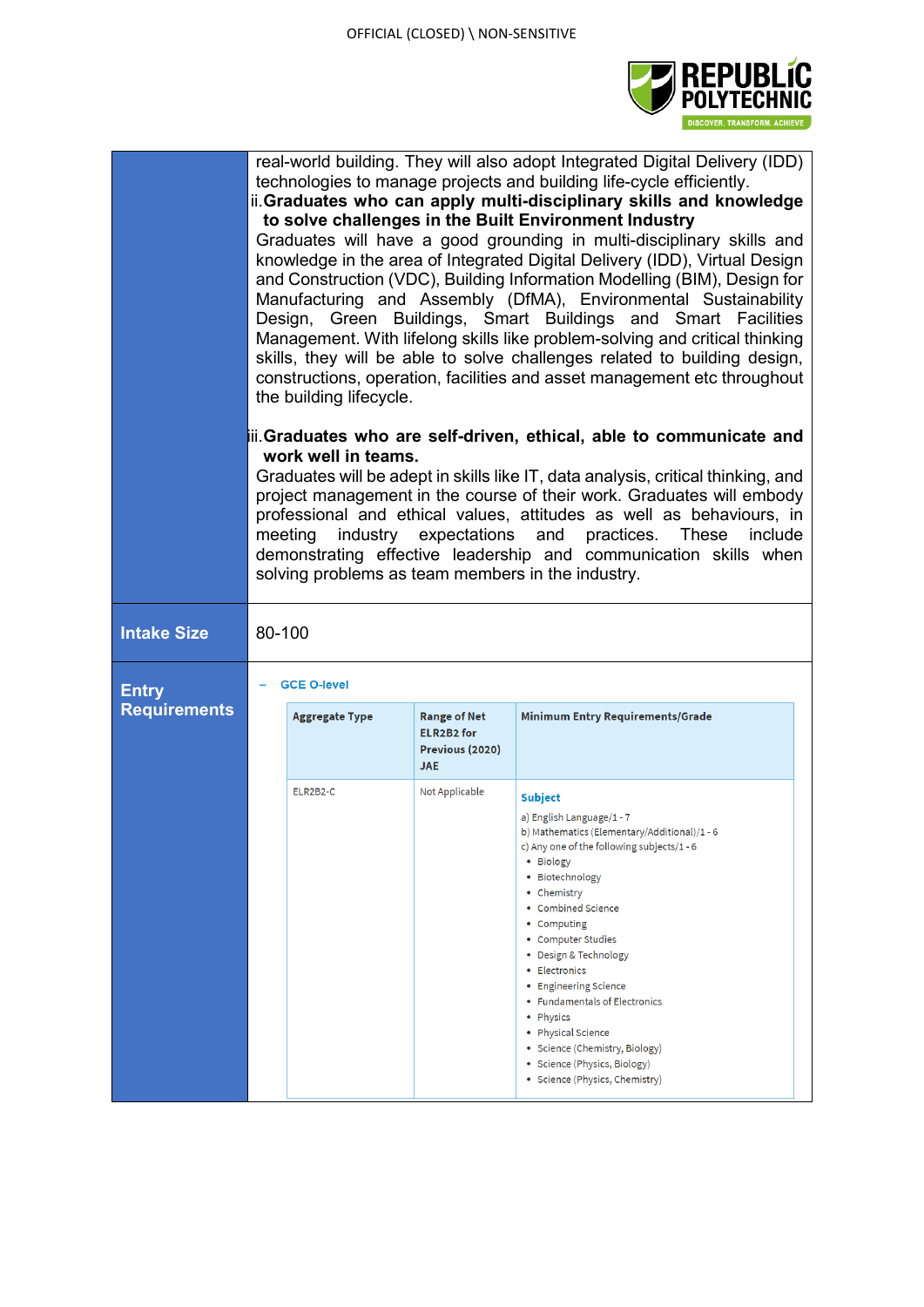### OFFICIAL (CLOSED) \ NON-SENSITIVE



|                                    | <b>GCE A-Level</b>                                                                                                                                                                                                                                                                                                                                                                                                                                                                                                                                                                                                                                                                                                                                                                                             |  |  |  |  |
|------------------------------------|----------------------------------------------------------------------------------------------------------------------------------------------------------------------------------------------------------------------------------------------------------------------------------------------------------------------------------------------------------------------------------------------------------------------------------------------------------------------------------------------------------------------------------------------------------------------------------------------------------------------------------------------------------------------------------------------------------------------------------------------------------------------------------------------------------------|--|--|--|--|
|                                    | <b>Minimum Entry Requirements</b><br>• Obtain an A-S grade for General Paper (English Medium),<br>• Obtain an A-E grade for 2 other H2 subjects, AND<br>• Must have taken GCE 'A' Level examinations whilst studying in a Junior College / Millennia Institute in<br>Singapore<br>• Please click here here to view a list of module exemptions<br>Note:<br>For more details on admission using Singapore Cambridge GCE A-levels qualifications, please refer to our<br>webpage at www.rp.edu.sg.<br><b>ITE</b><br>Nitec GPA $\geq$ 3.5 and from a mapped Nitec course<br>Higher Nitec $\geq$ 2.0 and from a mapped Higher Nitec course<br>Full list of mapped Nitec and Higher Nitec courses available at<br>https://www.rp.edu.sg/SEG/full-time-diplomas/Details/diploma-in-<br>sustainable-built-environment |  |  |  |  |
| <b>Duration of</b><br><b>Study</b> | 3 years<br>Students will need to complete modules equivalent to 120 modular<br>credits.                                                                                                                                                                                                                                                                                                                                                                                                                                                                                                                                                                                                                                                                                                                        |  |  |  |  |
| <b>The Faculty</b>                 | <b>School of Engineering</b>                                                                                                                                                                                                                                                                                                                                                                                                                                                                                                                                                                                                                                                                                                                                                                                   |  |  |  |  |
| <b>Prospects</b>                   | To champion the next phase of advancement and growth of the Built<br>Environment (BE) industry, the Construction Industry Transformation<br>Map (ITM) was launched in 2017. It aims to build an advanced and<br>integrated sector supported by firms that would provide good job<br>opportunities for Singaporeans. The three key areas identified by the<br>Construction ITM are:<br><b>Green Buildings</b><br>Integrated Digital Delivery (IDD)<br>Design for Manufacturing and Assembly (DfMA)                                                                                                                                                                                                                                                                                                              |  |  |  |  |
|                                    | The Built Environment SkillsFuture Tripartite (BEST) Taskforce was set<br>up in 2017 by the Future Economy Council (FEC) BE Cluster Sub-<br>committee to look into the building of a strong and competent workforce<br>at PMET levels to lead a successful transformation for the BE industry.                                                                                                                                                                                                                                                                                                                                                                                                                                                                                                                 |  |  |  |  |
|                                    | One of the Taskforce's recommendations is for Institutes of Higher<br>Learning (IHLs) to infuse or enhance their pre-employment training (PET)<br>curriculum.                                                                                                                                                                                                                                                                                                                                                                                                                                                                                                                                                                                                                                                  |  |  |  |  |
|                                    | Hence, the birth of a new PET Diploma in Sustainable Built Environment<br>(DSBE) that is designed by infusing all three key ITM areas into its<br>discipline<br>and specialisation modules.<br>This would enable<br><b>DSBE</b>                                                                                                                                                                                                                                                                                                                                                                                                                                                                                                                                                                                |  |  |  |  |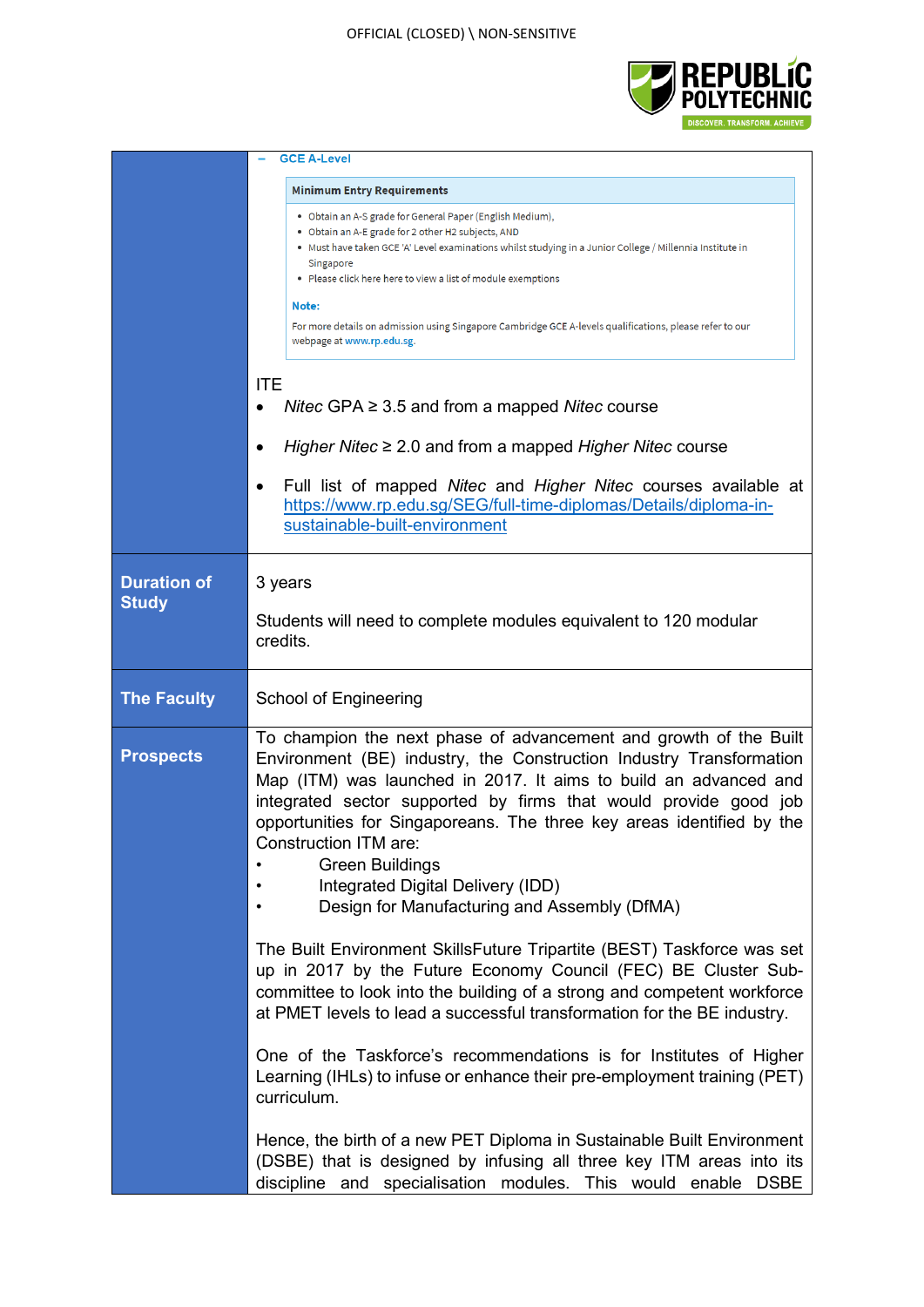

|                                       | graduates to acquire broad-based knowledge and skills which are<br>applicable to a wider range of BE job roles and hence reduce the leakage<br>from the BE industry.                          |                                                  |  |  |  |
|---------------------------------------|-----------------------------------------------------------------------------------------------------------------------------------------------------------------------------------------------|--------------------------------------------------|--|--|--|
| <b>Career</b>                         | DSBE graduates will be well placed to take on various engineering<br>positions in Built Environment Industry such as:                                                                         |                                                  |  |  |  |
| <b>Opportunities</b>                  |                                                                                                                                                                                               | Assistant Engineer (Mechanical/Electrical)       |  |  |  |
|                                       | $\bullet$                                                                                                                                                                                     | Assistant Engineer (Sustainable Design)          |  |  |  |
|                                       |                                                                                                                                                                                               | <b>BIM Modeller, BIM Coordinator</b>             |  |  |  |
|                                       |                                                                                                                                                                                               | <b>Facilities Executive</b>                      |  |  |  |
|                                       |                                                                                                                                                                                               | Assistant Specialist in BIM and Digital Delivery |  |  |  |
| <b>Industry</b><br><b>Endorsement</b> | The programme is approved by the Ministry of Education. Industry<br>support for the course and qualitative feedback were obtained from the<br>following stakeholders as indicated in Table 1. |                                                  |  |  |  |
|                                       | Table 1. Industry Support                                                                                                                                                                     |                                                  |  |  |  |
|                                       | S/N                                                                                                                                                                                           | <b>Agency/Company</b>                            |  |  |  |
|                                       | 1                                                                                                                                                                                             | <b>Building and Construction Authority (BCA)</b> |  |  |  |
|                                       | $\overline{2}$                                                                                                                                                                                | Singapore Green Building Council (SGBC)          |  |  |  |
|                                       | 3                                                                                                                                                                                             | Beca Carter Hollings & Ferner (S.E.Asia) Pte Ltd |  |  |  |
|                                       | 4                                                                                                                                                                                             | Sodexo Singapore Pte Ltd                         |  |  |  |
|                                       | 5                                                                                                                                                                                             | CPG Facilities Management Pte Ltd                |  |  |  |
|                                       | 6                                                                                                                                                                                             | ebm-papst SEA Pte. Ltd                           |  |  |  |
|                                       | $\overline{7}$                                                                                                                                                                                | <b>Workplace Safety and Health Council</b>       |  |  |  |
|                                       |                                                                                                                                                                                               |                                                  |  |  |  |
| <b>Contact</b>                        | Lieu Chee Fui, Programme Chair, DSBE<br>Email: lieu chee fui@rp.edu.sg<br>Tel: 66971683                                                                                                       |                                                  |  |  |  |
|                                       | Kelvin Loo, Assistant Programme Chair, DSBE<br>Email: kelvin loo@rp.edu.sg<br>Tel: 66971876                                                                                                   |                                                  |  |  |  |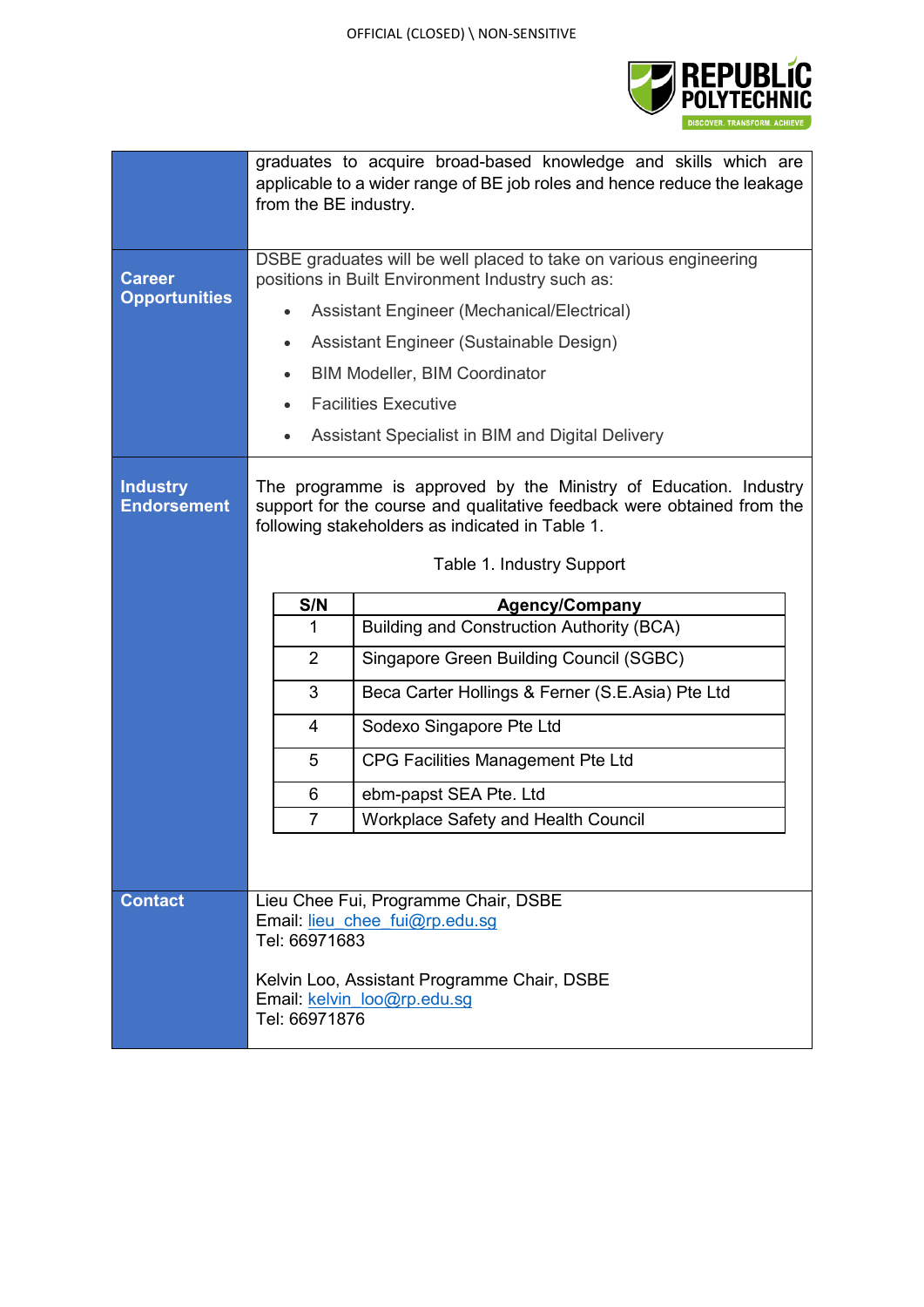The Diploma in Environmental & Marine Science (DEMS) was formed



## **Diploma in Environmental & Marine Science (DEMS)**

## **Objectives** following the merger of the Diploma in Environmental Science (DENV) and Diploma in Marine Science and Aquaculture (DMAC). It aims to provide a broad-based curriculum offering specialisation tracks across these two areas, to better prepare students with the necessary skillsets to address evolving challenges in the environmental and marine science sectors. Examples of topics covered in the programme include earth and climate science, terrestrial and marine ecology, data analysis, environmental management, sustainability reporting and circular economy. Students will also gain essential knowledge and skills to help them conserve and manage complex ecosystems through interactions with terrestrial and aquatic wildlife during external field trips and visits to RP rain garden and aquaculture research facility, Aquaria. Intended graduate profile: i. **Graduates with a strong foundation in environmental and marine science, and knowledge and skills in data analysis and laboratory work.**  Graduates will be able to engage in environmental and marine science research. Graduates will demonstrate laboratory skills and knowledge of planning and designing experiments. They will also possess knowledge of technological advances in environmental and marine science-related industries to contribute in the areas of R&D, environmental testing and data analysis. ii.**Graduates who can develop new ideas with a multi-disciplinary mind-set for better ways to solve challenges in environmental and marine science, as well as create technology improvements and breakthroughs.** Graduates will be able to apply scientific principles, knowledge and skills in the areas of environmental management and operations, aquaculture management and conservation. They will be familiar with the principles of sustainable development and be adaptable in applying them to solve challenges related to climate change in the abovementioned sectors.

### iii.**Graduates who are self-driven, ethical, able to communicate and work well in teams.**

Graduates will be adept in skills like IT, data analysis, critical thinking, and project management in the course of their work. Graduates will embody professional and ethical values, attitudes as well as behaviours, in meeting industry expectations and practices. These include demonstrating effective leadership and communication skills when solving problems as team members in the industry.

**Intake Size 80-100**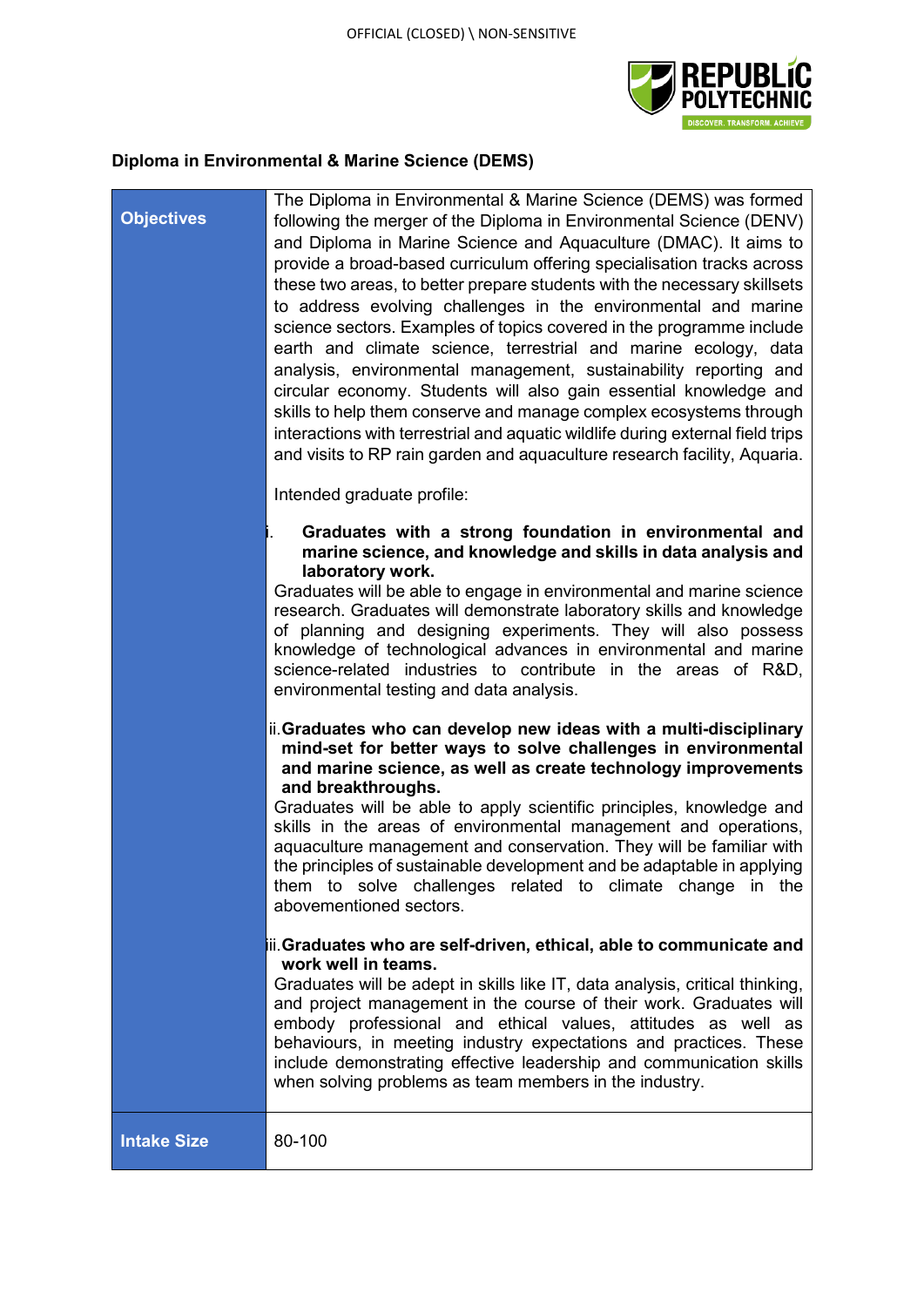

┑

| <b>Entry</b>                       | <b>GCE O-level</b>                                                                                                                                                                                                                                                                                                                                                                                                                                     |                                                                                                                                                                                                                                                                                                                                                                                                                   |  |  |  |
|------------------------------------|--------------------------------------------------------------------------------------------------------------------------------------------------------------------------------------------------------------------------------------------------------------------------------------------------------------------------------------------------------------------------------------------------------------------------------------------------------|-------------------------------------------------------------------------------------------------------------------------------------------------------------------------------------------------------------------------------------------------------------------------------------------------------------------------------------------------------------------------------------------------------------------|--|--|--|
| <b>Requirements</b>                | Aggregate Type                                                                                                                                                                                                                                                                                                                                                                                                                                         | Minimum Entry Requirements/Grade                                                                                                                                                                                                                                                                                                                                                                                  |  |  |  |
|                                    | ELR2B2-C                                                                                                                                                                                                                                                                                                                                                                                                                                               | <b>Subject</b><br>a) English Language/1 - 7<br>b) Mathematics (Elementary/Additional)/1 - 6<br>c) Any one of the following subjects/1 - 6<br>• Biology<br>• Biotechnology<br>• Chemistry<br>• Combined Science<br>• Design & Technology<br>• Food & Nutrition<br>• Electronics / Fundamentals of Electronics<br>• Physics / Engineering Science<br>· Science (Chemistry, Biology)<br>• Science (Physics, Biology) |  |  |  |
|                                    | <b>GCE A-Level</b>                                                                                                                                                                                                                                                                                                                                                                                                                                     | · Science (Physics, Chemistry) / Physical Science                                                                                                                                                                                                                                                                                                                                                                 |  |  |  |
|                                    | <b>Minimum Entry Requirements</b>                                                                                                                                                                                                                                                                                                                                                                                                                      |                                                                                                                                                                                                                                                                                                                                                                                                                   |  |  |  |
|                                    | • Obtain an A-S grade for General Paper (English Medium),<br>• Obtain an A-E grade for 2 other H2 subjects, AND<br>• Must have taken GCE 'A' Level examinations whilst studying in a Junior College / Millennia Institute in<br>Singapore<br>• Please click here to view a list of module exemptions<br>Note:<br>For more details on admission using Singapore Cambridge GCE A-levels qualifications, please refer to our<br>webpage at www.rp.edu.sg. |                                                                                                                                                                                                                                                                                                                                                                                                                   |  |  |  |
|                                    | $-ITE$<br>Nitec GPA $\geq$ 3.5 and from a mapped Nitec course<br>Higher Nitec $\geq 2.0$ and from a mapped Higher Nitec course<br>Full list of mapped Nitec and Higher Nitec courses available at<br>٠                                                                                                                                                                                                                                                 |                                                                                                                                                                                                                                                                                                                                                                                                                   |  |  |  |
|                                    | environmental-and-marine-science                                                                                                                                                                                                                                                                                                                                                                                                                       | https://www.rp.edu.sg/SAS/full-time-diplomas/Details/diploma-in-                                                                                                                                                                                                                                                                                                                                                  |  |  |  |
| <b>Duration of</b><br><b>Study</b> | 3 years<br>Students will need to complete modules equivalent to 120 modular<br>credits.                                                                                                                                                                                                                                                                                                                                                                |                                                                                                                                                                                                                                                                                                                                                                                                                   |  |  |  |
| <b>The Faculty</b>                 | <b>School of Applied Science</b>                                                                                                                                                                                                                                                                                                                                                                                                                       |                                                                                                                                                                                                                                                                                                                                                                                                                   |  |  |  |
| <b>Prospects</b>                   | Areas of national interest that the proposed diploma can support will be<br>in food security and environmental sustainability. In the first quarter of<br>2019, Environment and Water Resources Minister Masagos Zulkifli<br>announced that the Singapore Food Agency (SFA) had set a target to<br>produce 30% of Singapore's nutritional needs by 2030 (30 by 30<br>vision). To achieve this, the related agri-industry which includes                |                                                                                                                                                                                                                                                                                                                                                                                                                   |  |  |  |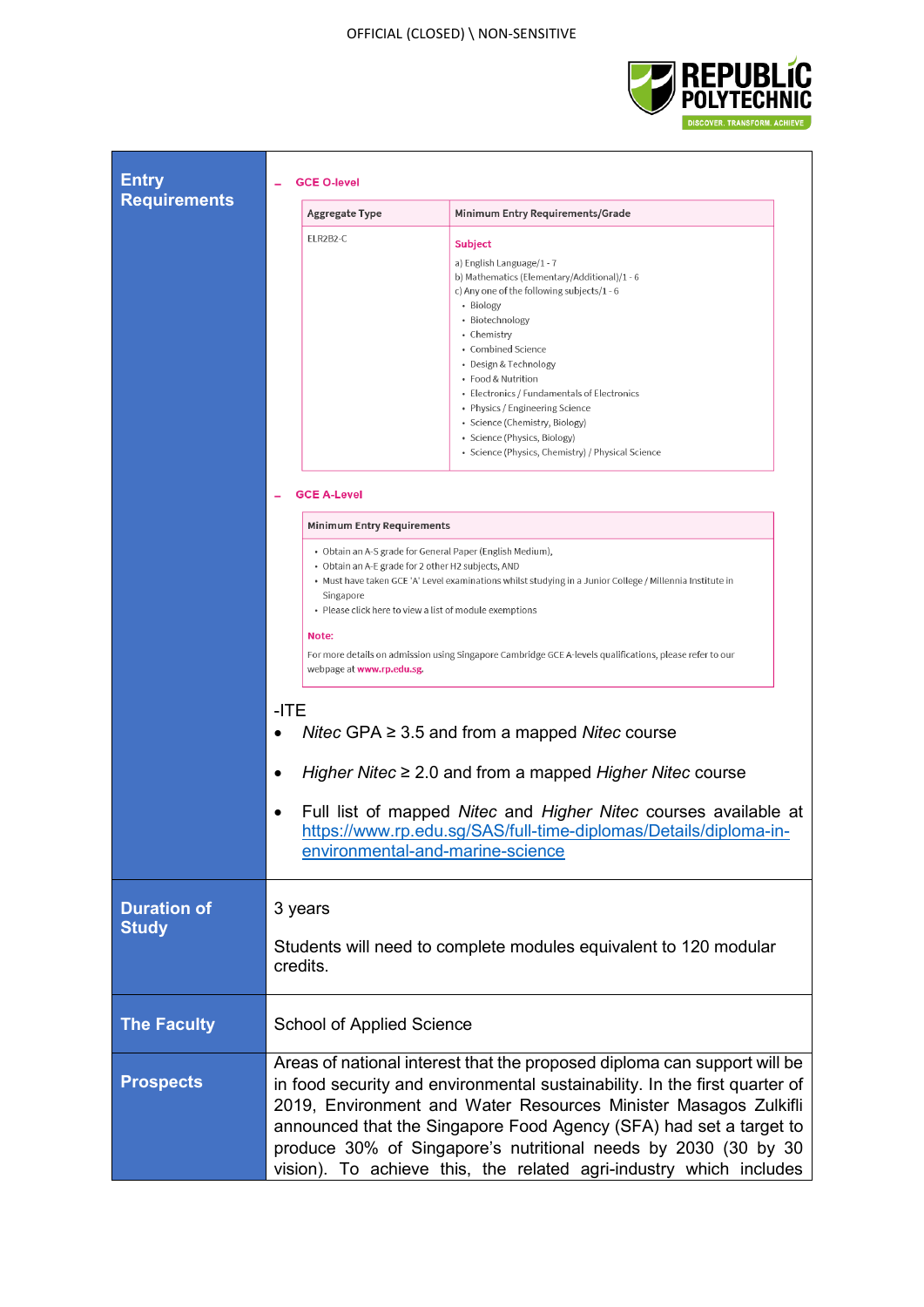

|                                       | aquaculture, will need to raise its productivity, be involved in more R&D<br>work and strengthen climate resilience amid resource constraints.<br>These can be accomplished with the development of local talent. The<br>ministry also mentioned that SFA will be engaging the various institutes<br>of higher learning to develop relevant programmes. This target will help<br>to contribute towards the country's sustainability journey which is in line<br>with the Sustainable Singapore Blueprint 2015.                                                                                                                                                                                                                                                       |
|---------------------------------------|----------------------------------------------------------------------------------------------------------------------------------------------------------------------------------------------------------------------------------------------------------------------------------------------------------------------------------------------------------------------------------------------------------------------------------------------------------------------------------------------------------------------------------------------------------------------------------------------------------------------------------------------------------------------------------------------------------------------------------------------------------------------|
|                                       | The blueprint was launched with the vision for a Livable and Endearing<br>Home, a Vibrant and Sustainable City, and an Active and Gracious<br>Community. There are 5 key focus areas and the targets set for 2030<br>clearly highlight the country's ambition in practising sustainable<br>development. In the National Day Rally 2019, one of the key highlights<br>mentioned in PM Lee's speech was Preparing Singapore for Climate<br>Change. Reducing greenhouse gas emissions and increasing energy<br>efficiency to meet our 2030 climate pledge, as well as becoming a<br>climate-resilient Singapore and a hub of circular economic models are<br>all part of the plan for a sustainable future. The new diploma can<br>support this whole-of-nation effort. |
|                                       | According to the World Employment and Social Outlook, 18 million<br>more jobs will be created from achieving the Paris Agreement 2°C goal;<br>6 million more jobs will result from embracing the circular economy. As<br>we transit into the Green Economy, new and emerging occupations will<br>include solar energy technicians, eco-designers, biofuels technicians,<br>field assistants in environmental impact assessments and organic<br>farmers.                                                                                                                                                                                                                                                                                                              |
|                                       | With a choice of two specialisation tracks – Aquaculture Technology<br>and Environmental Management and Technology, DEMS will train our<br>students/graduates to be future-ready in these sectors and be<br>equipped to take on the 50,000 'new and upgraded' jobs to be<br>created over the next 10 years amid the sustainable development<br>push. This includes skilled jobs in the aquaculture industry, as well as<br>training of food hygiene officers. Minister of Sustainability and the<br>Environment (MSE), Ms Grace Fu, in a Channel NewsAsia article<br>dated 27 August 2020 said that plans are put in place to develop "a<br>pipeline of talent" to support sustainability in Singapore.                                                              |
| <b>Career</b><br><b>Opportunities</b> | DEMS graduates can look forward to enriching careers in<br>environmental, water services, petrochemical and semiconductor<br>sectors, fisheries, oceanariums, wildlife and marine parks and<br>reserves, research institutes, and government agencies, in roles such<br>as the following:                                                                                                                                                                                                                                                                                                                                                                                                                                                                            |
|                                       | <b>Conservation and Outreach Executive</b>                                                                                                                                                                                                                                                                                                                                                                                                                                                                                                                                                                                                                                                                                                                           |
|                                       | <b>Environmental Control and Environmental Service Officer</b>                                                                                                                                                                                                                                                                                                                                                                                                                                                                                                                                                                                                                                                                                                       |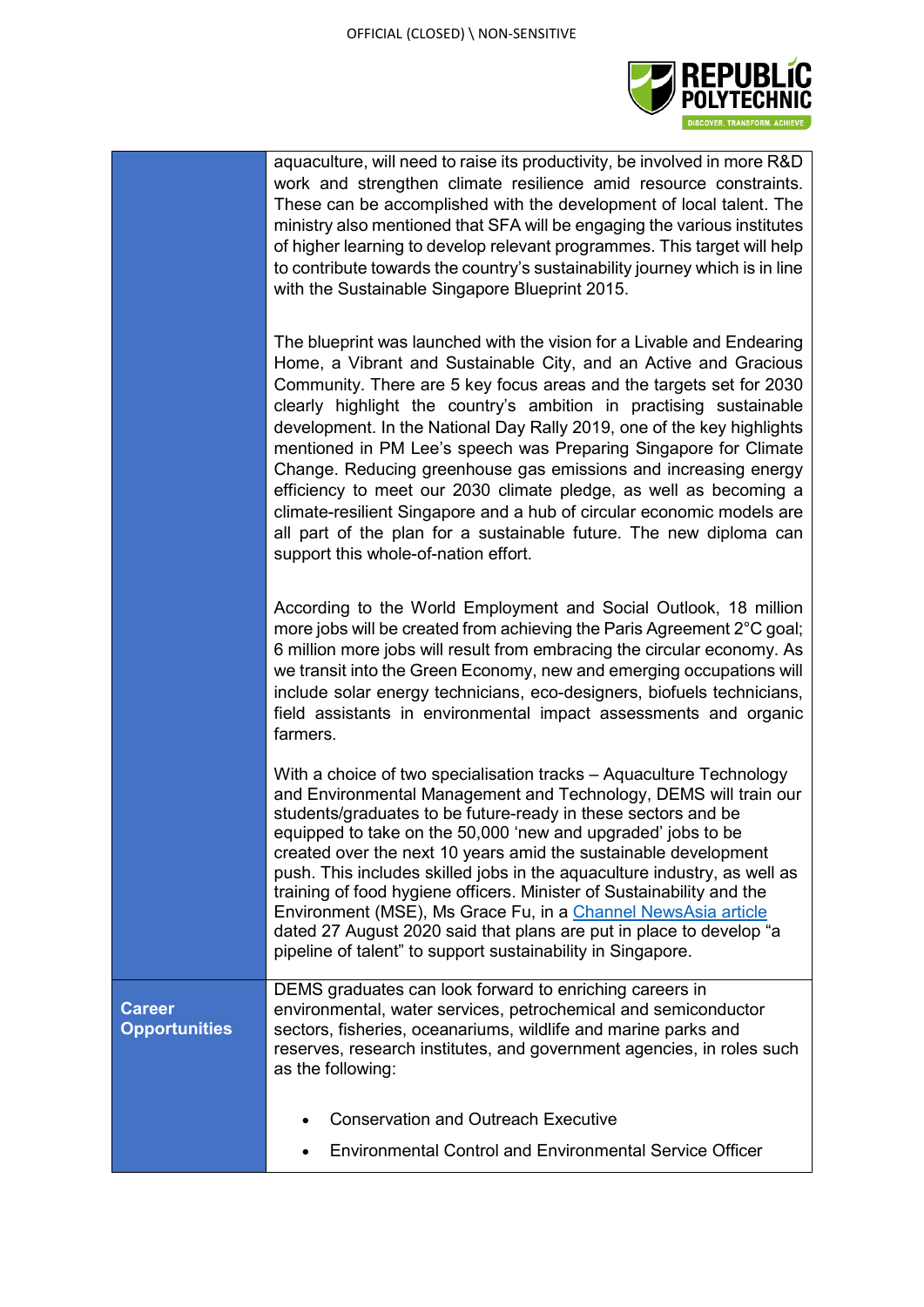

|                                       | Laboratory Technologist<br>$\bullet$                                                                                                                                                                                                                       |                                     |                                                                          |  |
|---------------------------------------|------------------------------------------------------------------------------------------------------------------------------------------------------------------------------------------------------------------------------------------------------------|-------------------------------------|--------------------------------------------------------------------------|--|
|                                       | <b>Operations Technician / Executive</b>                                                                                                                                                                                                                   |                                     |                                                                          |  |
|                                       | <b>Environmental Health and Safety Technician</b>                                                                                                                                                                                                          |                                     |                                                                          |  |
|                                       |                                                                                                                                                                                                                                                            | Parks Officer                       |                                                                          |  |
|                                       |                                                                                                                                                                                                                                                            | Aquarist                            |                                                                          |  |
|                                       |                                                                                                                                                                                                                                                            | <b>Aquatic Facility Manager</b>     |                                                                          |  |
| $\bullet$                             |                                                                                                                                                                                                                                                            |                                     |                                                                          |  |
|                                       |                                                                                                                                                                                                                                                            | Aquaculture Technologist            |                                                                          |  |
| <b>Industry</b><br><b>Endorsement</b> | The programme is approved by the Ministry of Education. Industry<br>support for the course and qualitative feedback were obtained from the<br>following stakeholders as indicated in Table 1.<br>Table 1. Engaged Stakeholder Groups for Curriculum Review |                                     |                                                                          |  |
|                                       |                                                                                                                                                                                                                                                            | <b>Stakeholder</b><br><b>Groups</b> | <b>Agency/Company</b>                                                    |  |
|                                       |                                                                                                                                                                                                                                                            |                                     | <b>National Environment Agency</b><br>(NEA)                              |  |
|                                       |                                                                                                                                                                                                                                                            | Government<br>Agencies              | National Parks Board (NParks)                                            |  |
|                                       |                                                                                                                                                                                                                                                            |                                     | Public Utilities Board (PUB)                                             |  |
|                                       |                                                                                                                                                                                                                                                            | Workplace,<br>Health and            | Enerpac Tool Group c/o<br><b>Actuant Operations Singapore</b><br>Pte Ltd |  |
|                                       |                                                                                                                                                                                                                                                            | Safety                              | 800 Super                                                                |  |
|                                       |                                                                                                                                                                                                                                                            |                                     | Apollo                                                                   |  |
|                                       |                                                                                                                                                                                                                                                            | Aquaculture                         | Oceanus                                                                  |  |
|                                       |                                                                                                                                                                                                                                                            |                                     | Trapia                                                                   |  |
|                                       |                                                                                                                                                                                                                                                            | Semi-conductor<br>industries        | Micron Semiconductor Asia                                                |  |
|                                       |                                                                                                                                                                                                                                                            |                                     | Operations<br>Eurofins Mechem Pte Ltd                                    |  |
|                                       |                                                                                                                                                                                                                                                            | Testing<br>Laboratories             | <b>SETSCO Services Pte Ltd</b>                                           |  |
|                                       |                                                                                                                                                                                                                                                            |                                     | <b>Singapore Environment</b>                                             |  |
|                                       |                                                                                                                                                                                                                                                            |                                     | Council (SEC)                                                            |  |
|                                       |                                                                                                                                                                                                                                                            |                                     | <b>Temasek Life Sciences</b><br>Laboratory (TLL)                         |  |
|                                       |                                                                                                                                                                                                                                                            | <b>Others</b>                       | Singapore Agro-Food                                                      |  |
|                                       |                                                                                                                                                                                                                                                            |                                     | <b>Enterprises Federation Limited</b>                                    |  |
|                                       |                                                                                                                                                                                                                                                            |                                     | (SAFEF)                                                                  |  |
|                                       |                                                                                                                                                                                                                                                            |                                     | Wildlife Reserves Singapore<br>(WRS)                                     |  |